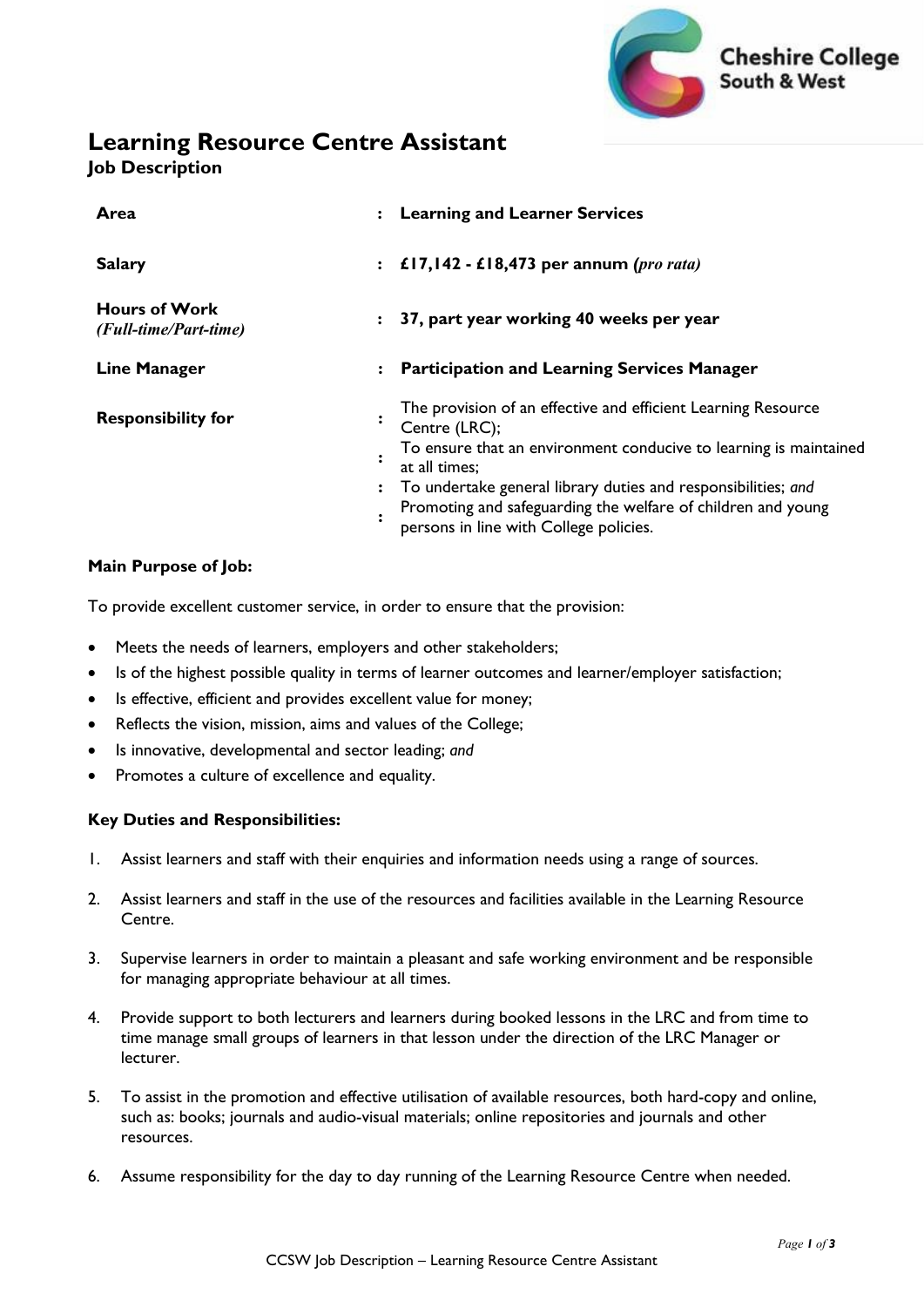- 7. Cascade training to other members in the team as required.
- 8. Take responsibility for carrying out a range of tasks concerning the day to day operation of the Learning Resource Centre including cash handling, shelf tidying, circulation routines, ordering stock, stocktaking, processing new stock, overdue procedures and bibliographic checking.
- 9. Provide learner induction to LRC facilities to meet curriculum and syllabus requirements.
- 10. Deliver research and study skills sessions to groups of learners.
- 11. Liaise with curriculum areas in relation to learning resources.
- 12. Create and put up displays within the Learning Resource Centre.
- 13. Develop and implement expertise in identification and utilisation of information sources, both printed and electronic in designated subject areas and to promote these sources as directed by line manager.
- 14. Undertake regular evenings as part of a rota system.

#### **Generic Duties and Responsibilities:**

- 15. Promote a culture of innovation, excellence and equality.
- 16. Reflect the vision, mission and values of the College.
- 17. Manage all delegated resources and budgets flexibly and efficiently in accordance with allocation.
- 18. Contribute to the development of and ensure compliance with all College policies, procedures and agreements.
- 19. To actively contribute to the risk management of the College.
- 20. To positively promote and implement the College's strategies on equality, diversity, safeguarding.
- 21. Undertake appropriate staff development activities that support personal development and the changing needs of the College and its environment.
- 22. Be aware of, and responsive to, the changing nature of the College and adopt a flexible and proactive approach to work.
- 23. Undertake such other duties as may reasonably be required commensurate with this grade, at the initial agreed place of work or at other locations in the College catchment area.

#### *This Job Description is current as the date shown. In consultation with the post-holder, it is liable to variation to reflect changes in the job.*